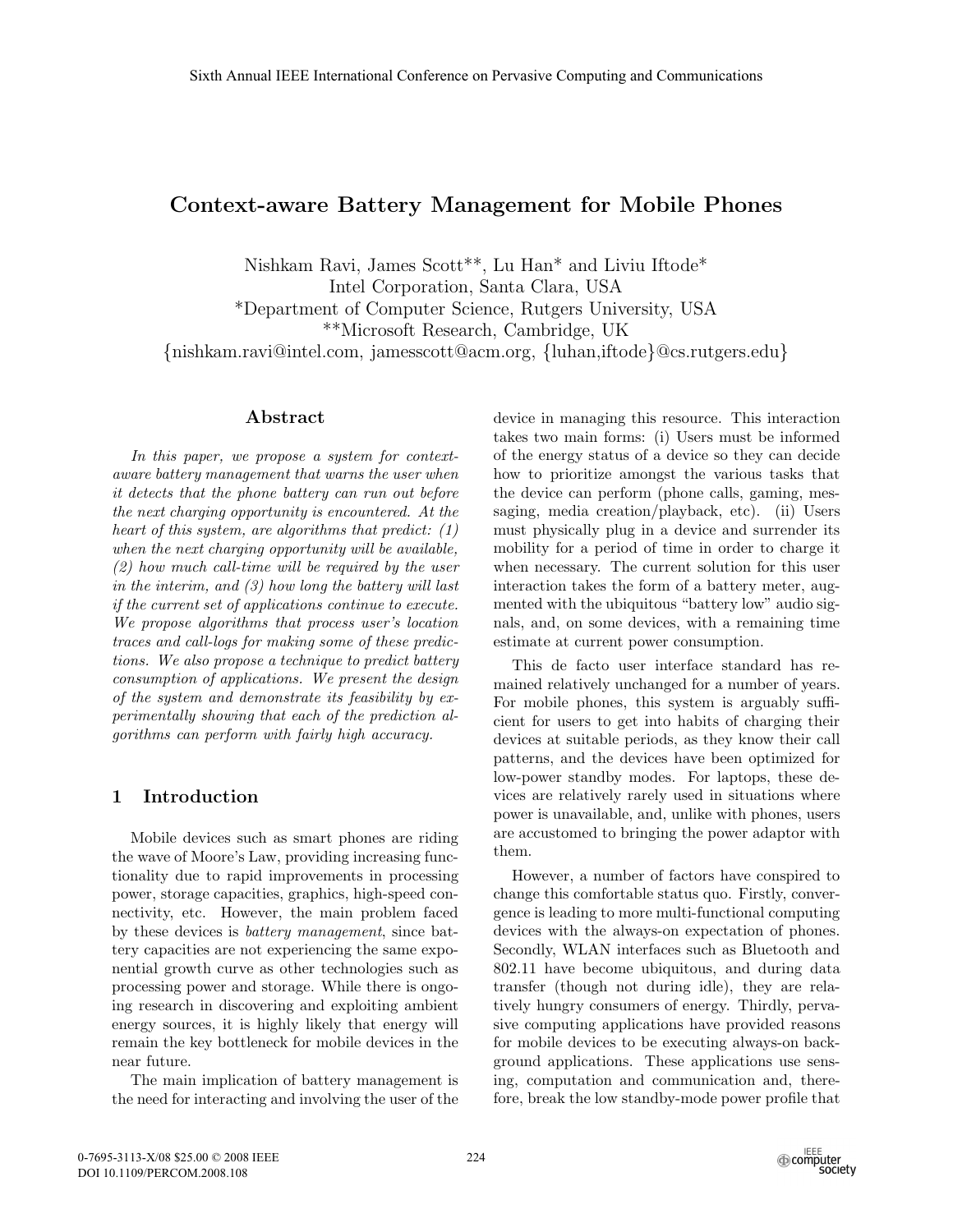users have become accustomed to. The time has come to revisit the issue of battery management for mobile end-user devices.

The key observation that we make is that a simple "battery remaining" or even "time remaining" do not enable the user to make the right decisions as to the spend of the energy budget and the request for recharging. The second observation is that context information (location and time) determines battery recharge schedules [4].

In this paper, we propose a new context-aware battery management architecture for mobile devices (henceforth CABMAN), based on three principles:

- The availability of crucial applications to users should not be compromised by non-crucial applications.
- The opportunities for charging should be predicted to allow devices to determine if they have scarce or plentiful energy, instead of using absolute battery level as the guide
- Context, such as location information, can be used to predict charging opportunities

To achieve these goals, we propose three "prediction" algorithms for: the next charging opportunity, the call time requirements of the user over a period of time (assuming that telephony is the most critical application), and the "discharge speedup factor" of the set of non-crucial applications running.

In what follows, we present CABMAN's system design (Section 3) followed by an evaluation of the system using real devices and real traces of human mobile phone activity (Section 4), followed by related work (Section 5) and conclusions (Section 7).

# **2 Problem Definition**

The key role of our battery manager is to be able to answer the query: *Will the phone battery last until the next charging opportunity is encountered?* In order to answer this query without involving the user, the battery manager should be able to answer the following three questions (1) when the next opportunity for recharging the battery will be available and hence what is the total battery lifetime available to the user? (2) what fraction of this battery lifetime will be consumed by critical applications such as telephony? and (3) what fraction of this battery lifetime can be left for use by noncritical applications? For the purpose of this paper,



#### **Figure 1. CABMAN system architecture**

we assume that telephony (i.e making and receiving calls) is the critical application and the daemon applications running on the phone are non-critical. In order to solve these three subproblems, we need a system that can monitor user context and sense the battery charge level of the device; a set of algorithms for making predictions and a central component for assimilating the information together and warning the user appropriately. In the following section, we present the design of such a system along with the set of prediction algorithms.

# **3 CABMAN System Design**

CABMAN consists of eight components (Figure 1) divided into three categories: system-specific monitors, predictors, and the viceroy/UI, which we now discuss in turn, paying particular focus to the three prediction algorithms (for charging opportunities, call time needs, and battery lifetime), and how they are accomplished. These algorithms are evaluated in Section 4.

# **3.1 System-specific Components**

In order to perform context-aware battery management, we need to detect various data from the device's operating system, including battery status, list of processes running on the device, the calls made on the device (under the assumption that this will be regarded as a "crucial" application), and finally, some context information to allow us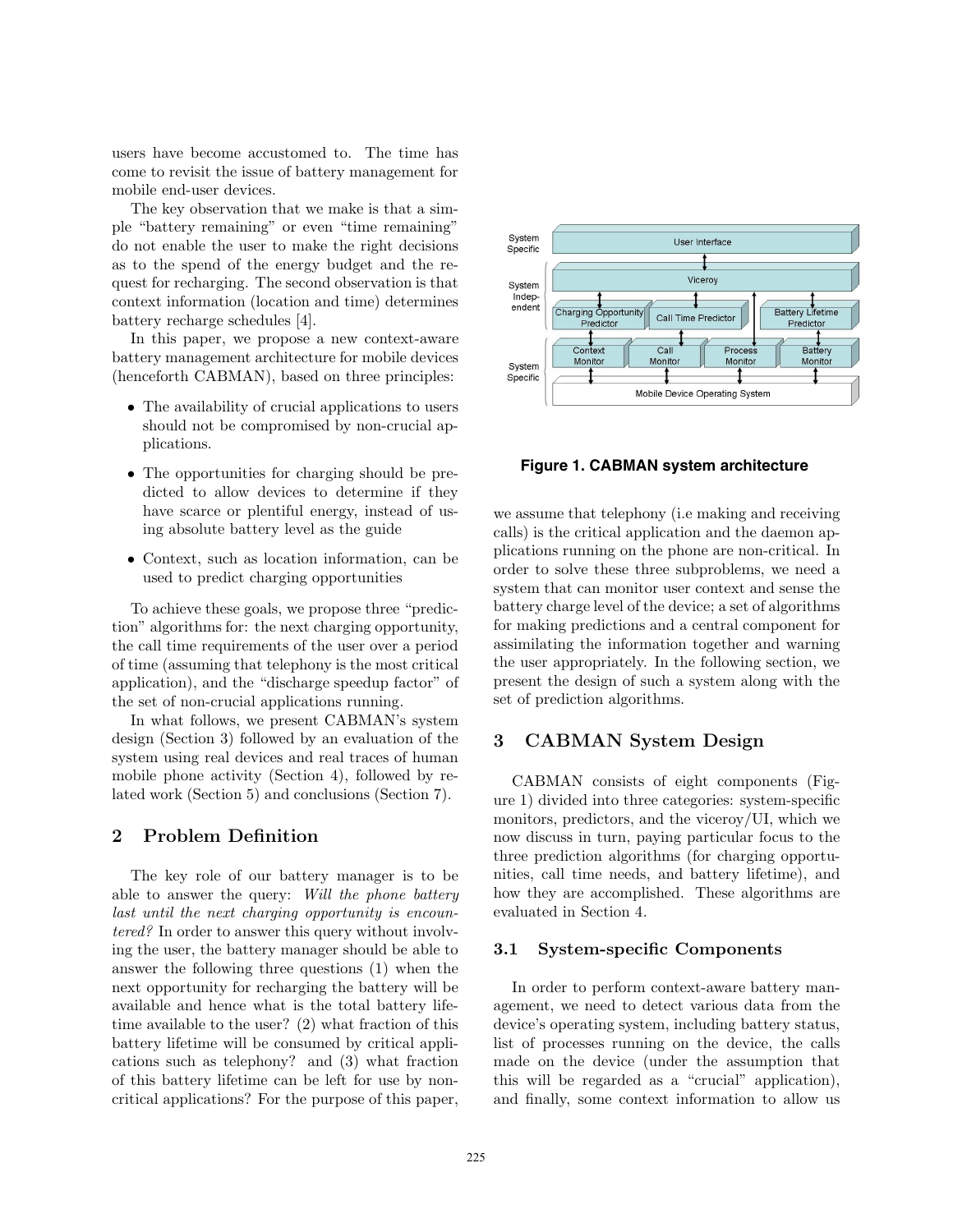to predict the next charging opportunity. The *Process Monitor* is responsible for keeping track of the processes running on the device and informing the viceroy whenever a new process is detected. The *Battery Monitor* probes the battery periodically and enquires about remaining charge and voltage level. The *Context Monitor* is responsible for sensing and storing context information (such as location) on the phone. The *Call Monitor* logs communication (incoming/outgoing calls, incoming/outgoing SMSs).

The purpose of separating out system-specific functionality is to make clear the requirements that CABMAN has from the underlying operating system, and thus facilitate porting of CABMAN to the multiple platforms used for mobile phones (e.g. Symbian, Linux, Windows Mobile).

# **3.2 Charging Opportunity Predictor**

The crux of CABMAN is that a phone should determine if a charging opportunity is soon enough for the battery to "last" until then (by which we mean maintaining the ability to execute the *crucial application*). If this is true, then CABMAN should not inconvenience the user with unnecessary warnings or actions such as going into low-power modes with reduced functionality. If this is false, then even if the phone battery is relatively full, CABMAN should warn the user that they risk a dead battery.

Since a growing number of mobile phones can sense their location, either through GPS or beaconbased techniques such as Place Lab [9], we have chosen to focus on location sensing as a way of inferring charging opportunity in this preliminary feasibility study. The disadvantage of using *only* location information in inferring charging opportunity is that it does not accommodate for mobile chargers (such as those in cars). Additional context information, such as time-of-day, speed, presence of other wireless devices, and charge-logs can help alleviate this problem. In this preliminary study, we only evaluate with respect to static charging opportunities.

### **3.2.1 Cell-based charging opportunity prediction algorithm**

Many phones are capable of detecting the id of the current cell that the phone is connected to. We therefore propose an algorithm that makes use of this data. If richer location information were available, either based on more cells, detection of other

beacon types (WiFi APs, etc), or direct positioning information (GPS, A-GPS, etc), that could be used instead, however fewer phones currently have such capabilities. The basis of this algorithm is that certain cells (e.g. those at home or perhaps the workplace) are marked as being charging opportunities, and the time until the user is expected to reach those cells is used as the prediction. The choice of which cells are marked is easily accomplished using the battery monitor to determine when charging occurs and marking the cells in which this normally occurs. User feedback can also be implicitly integrated when the phone asks for more charge, if the user often "refuses" by not charging the phone, then the cell can be unmarked.

The prediction of when marked cells will be reached is accomplished by pattern-matching the current pattern of cell movements against a larger historical set of cell movement patterns. We represent the current pattern by using a number of *samples* being the current and most recent cell ids to which the phone has been associated. For the historical set we use a rolling *history* of a number of days of cell movement patterns. The appropriate choice of sample and history sizes are the subject of experimentation in Section 4.

Intuitively, the algorithm proceeds as follows. If the current samples are, say, *ABC*, then a search is made through the history of all traces that contain the sequence *ABC* (say *DEABCFG*), and for each of the resulting traces, the time will be determined between the time of entry of the current cell and the time of entry of the next charging-capable cell. These times are then averaged to provide a prediction of the current time-until-charging-opportunity.

Formally, let a location trace *tr* be denoted as a sequence of tuples: *(l,t,c)*, where *l* denotes location, *t* denotes the time when the user entered that location and *c* is either 1 or 0 depending on whether or not the user can charge the phone at that location. Let the  $j^{th}$  location trace  $tr_j$  be denoted by  $(l^j, t^j, c^j)$  let the *i*<sup>th</sup> tuple in this trace be denoted by  $(l_i^j, t_i^j, c_i^j)$  and let the last tuple in this trace be denoted by  $(l_{last}^j, t_{last}^j, c_{last}^j)$ . For a given location trace  $(l^j, t^j, c^j)$ , let  $t^j_{charge}$  denote the time when the user enters the next charging-location. A location trace  $tr_j$  is said to be *contained* in another location  $\text{trace } tr_k \text{ if } \exists i (l_0^j = l_i^k, l_1^j = l_{i+1}^k, ..., l_{last}^j = l_{i+last}^k).$ Given a location trace  $(l^{today}, t^{today}, c^{today})$ , the time interval before the next charging opportunity becomes available is estimated as  $(\sum_{j} (t_{charge}^{j} -$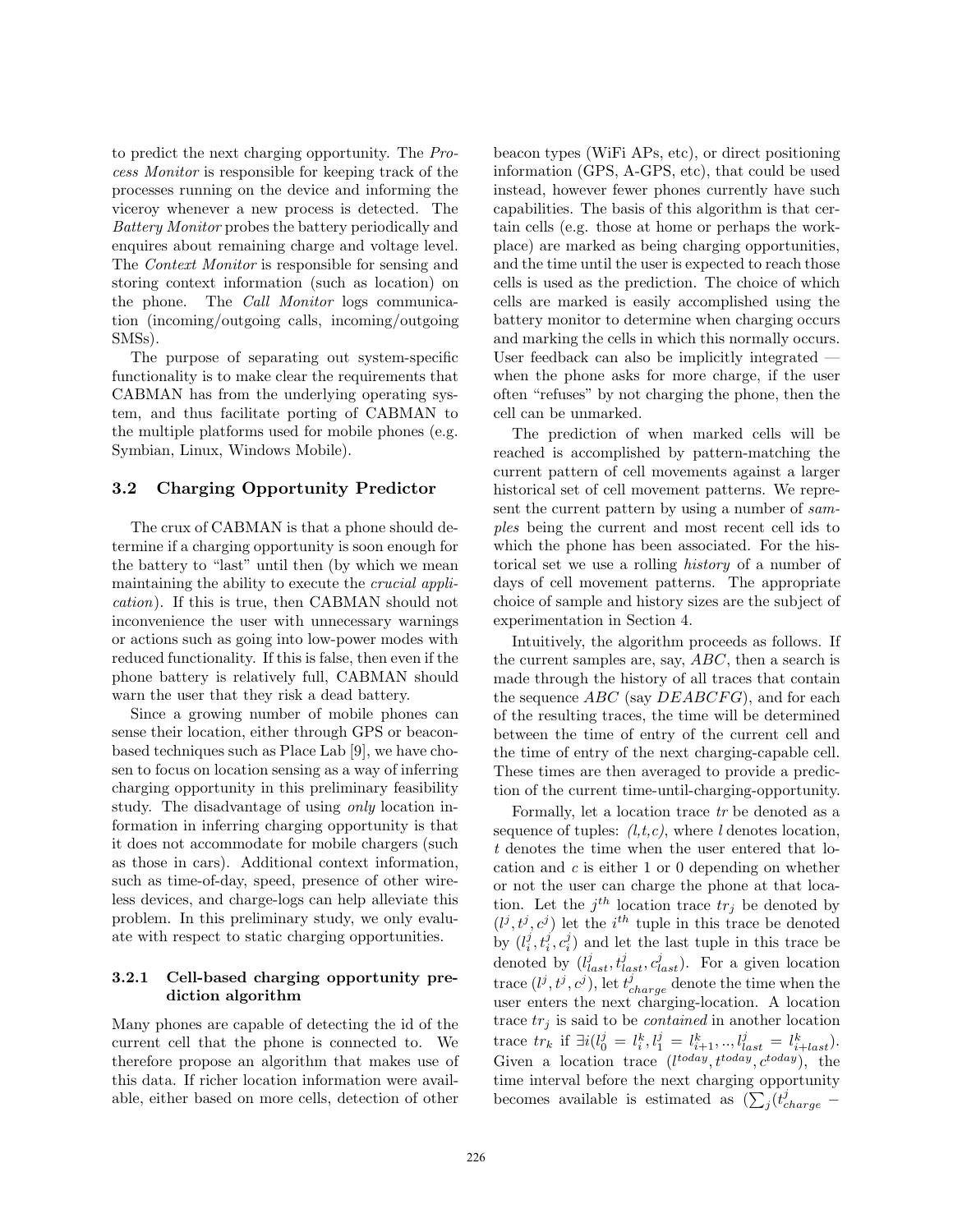$(t_k^j)$ )/N|(*contained*(*today, j*),  $l_k^j = l_{last}^{today}$ ), where *contained*(*today, j*) implies that *trtoday* is *contained* in  $tr_j$ , and  $N$  is the total number of traces for which *contained*(*today, j*) is true.

This statement of the algorithm hides a complicating issue: A hardly moving or stationary phone still changes cell ids, causing the sample patterns to be repetitive strings. We handle this using an automated detection algorithm which finds pairs of cell ids for which repetitive and relatively highfrequency (minutes not many-hours) back-and-forth changes are observed. These cell ids are then coalesced into a virtual cell id representing both cells. This procedure is iteratively run so that multiple cells can be coalesced into a single virtual id. This procedure is similar to those employed by beaconbased place detection [8] where many cells can be marked as corresponding to a single "place."

#### **3.3 Call Time Predictor**

We regard telephony as the "crucial application" for mobile phones, in that users always want to be able to use this application (e.g. for emergency calls or rendezvous with friends). The "non-crucial applications" should not be allowed to drain the battery to the stage where the user is deprived of telephony service. Other applications may be deemed "crucial" (e.g. the navigation application used in our first motivating example), however for this paper we focus on telephony as the most compelling example.

To protect the availability of telephony, we need to predict the call time needs of the user. There are a number of options in order to achieve this. A simple method would be to ask the user could set a minimum call time level which they always like to maintain. However, this is not dynamic, so a user must continually ensure this setting is up-to-date. A more complex but dynamic method, which does not require user input, is to use past calling behavior to find the average number of minutes of call time that the user needs during each hour of the day, and to use this to get an upper bound on the total call time required within a given time interval. This can be enhanced by viewing weekdays and weekend days separately since call behavior is likely to differ in that time.

Formally, let a call-trace *calltr* be denoted as a sequence of tuples: *(h,t)* where *h* denotes the hour of the day and *t* denotes the call-time used in that hour. Let the  $j^{th}$  calltrace *calltr<sub>j</sub>* be denoted by

 $(h^j, t^j)$ , let the *i*<sup>th</sup> tuple in this trace be denoted by  $(h_i^j, t_i^j)$ . The calltime to be used in a given hour  $h_k$  is estimated as  $(\sum_j t_k^j)/N$ , where *calltr<sub>j</sub>* is a past call-trace, and *N* is the total number of past call-traces selected (e.g over the last three months). This algorithm is tested in the evaluation section and shown to work well.

The third option is to use a hybrid of the two listed above to achieve a conservative prediction. For instance, we could use the policy "keep twice my average call time available, and a minimum of 10 minutes for emergencies in addition to the predicted call time". The correct choice of policy depends on user preference such as the user's perceived annoyance at being unable to make a call versus their perceived annoyance at having to charge their phone more often (which is the tradeoff being contemplated).

#### **3.4 Battery Lifetime Predictor**

Battery management software and hardware has developed recently and may provide accurate estimates of the charge level left in the battery. However, this by itself is insufficient to predict lifetime accurately, since applications may vary their battery demands over time. Also, batteries have different chemistries with different reactions to types of load (constant, spiky, etc) and they age. In this section, we propose a battery lifetime metric that is independent of battery age and takes into account applications' battery usage.

One obvious and oft-used method of predicting battery lifetime is to monitor the rate of drain of the battery and extrapolate this linearly to exhaustion. However, due to the factors mentioned above, this is not reliable. To illustrate this, we can examine the battery discharge curves of a number of devices in idle mode (i.e. not running any applications, but with no power-down power management software active). We call this diagram the *base curve*. Figures 2 and 3 show base curves for a new laptop, an old laptop and an HP iPAQ. Since many users do not replace old batteries, either by choice or due to affordability, we found it important to include an old battery in our experimental setup.

As we can see, while the base curve of new laptop looks linear, that of an old laptop is highly nonlinear (consistently so over many iterations). At the same time, the base-curve of the PDA (which reported just the voltage level) was also non-linear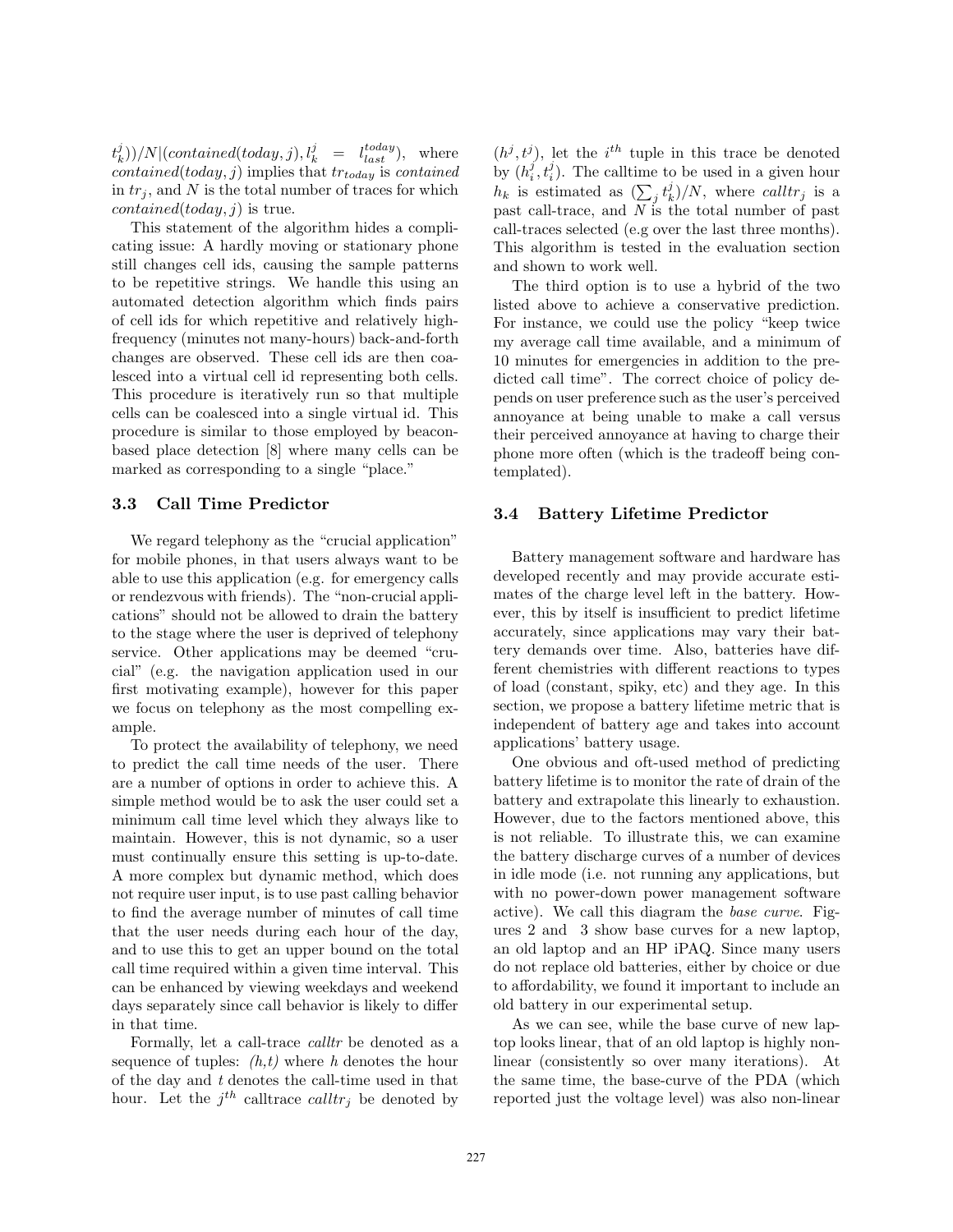

**Figure 2. Base curve for a new HP laptop (top) and old Dell laptop (bottom)**

and spiky. We were not yet able to obtain traces involving a mobile phone, but the battery technologies used are similar (Li-Ion).

Our approach is to compare the actual discharge when applications are running against the measured base curves in order to predict for battery life. This requires a one-time offline measurement of the base curve, which a device can do for itself during a period where the user does not need it (similar to battery reconditioning that users perform today). This can be repeated periodically (e.g. on the order of months) to make sure that the changing performance of the battery over its lifetime is compensated for. Our algorithm proceeds as follows: with a given set of applications running, we measure the *discharge speedup factor* over a particular drop in battery energy (or voltage). This is calculated by comparing the time it would take for the battery to reduce by that amount during idle (from the base



**Figure 3. Base curve for an HP iPAQ**

curve), divided by the actual time that it took for the battery to drop by that amount. In other words, with applications running, we measure the battery capacity  $c_1$  and  $c_2$  at two time instances  $t_1$  and  $t_2$ respectively; we find time instances  $t_3$  and  $t_4$  that correspond to battery capacities  $c_1$  and  $c_2$  on the base curve. The *discharge speedup factor* is calculated as  $(t_4 - t_3)/(t_2 - t_1)$ .

We then divide the remaining lifetime of the battery if the device were idle (from the base curve) by the discharge speedup factor, to obtain the predicted remaining time for the battery. As we shall see in the evaluation section, this has proven to be a very accurate measure of battery lifetime remaining.

Although this method allows for the on-the-fly measurement of a set of applications, one question that might be asked is: can we predict the discharge speedup factor for a new set of applications that have not previously been observed together? This would allow us to warn the user immediately as they attempted to start a new application, rather than having to wait until that application consumed some power. However, we have discovered that this is not easily possible, because the discharge speedup factors of applications cannot simply be added. Intuitively, for applications that do not make use of the same system resources (e.g movie player and web server), energy usage can be added, while for applications that share system resources (e.g movie player and audio player), it is not possible to add energy usage profiles. However, once the node has an opportunity to measure the discharge speedup factor, it can be cached and later used to flag im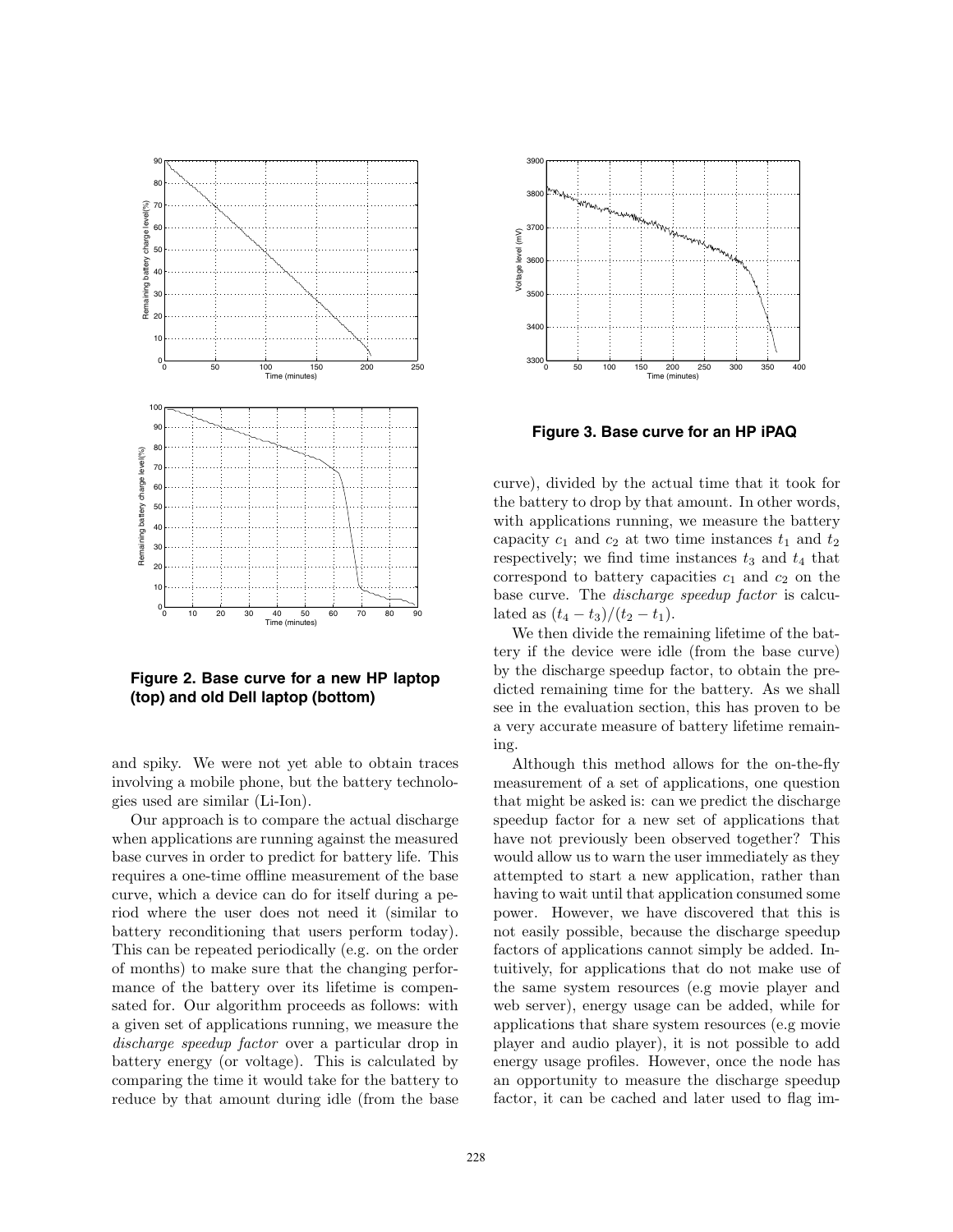mediate warnings to the user when they attempt to start a new application.

#### **3.5 Viceroy and User Interface**

The viceroy is CABMAN's central component. It uses input from the predictors and directly from the process monitor, in order to decide when action must be taken using some form of user interface (UI). The main job of the viceroy is to continually monitor whether the battery lifetime prediction, combined with the battery requirement of the estimated call time requirement from the call time predictor, means that the battery will expire before or after the next charging opportunity. If the energy level is not sufficient to last until the next charging opportunity, then the viceroy must use the UI (audible or visual signals) to notify the user. Formally speaking, the user should be warned if  $t > r - f(m)$ , where *t* is an estimate of the time interval before the next charging opportunity surfaces, *r* is an estimate of the remaining battery lifetime, *m* is an estimate of the required calltime and  $f(m)$  is the map from call time to battery lifetime.

When warned, the user may be able to correct matters by (i) killing some battery-hungry applications (up to and including powering down the device as a whole), (ii) change their behavior so as to make less power demands of the device, (iii) plan to charge the device according to the timescale that the viceroy predicts the device will last, or (iv) accept and understand that they may lose the ability to make calls (or, in general, execute critical applications).

When the user is *at* a place with a charging opportunity (as may often be the case, e.g. for users with a home charge and office charger), the viceroy's job is to decide whether to use the UI to ask the user to charge the device, or whether the battery charge level is sufficient to reach the next charging opportunity.

# **4 Evaluation**

We have implemented a CABMAN prototype for both Linux and Symbian OS. The purpose of this prototype was to carry out a feasibility study by evaluating the performance of the prediction algorithms. The ability to make predictions with acceptable errors is a key indicator of the real-life performance of CABMAN.



**Figure 4. Charging opportunity prediction error for various sample sizes and history sizes**

# **4.1 Charging Opportunity Predictor**

To evaluate the performance of the charging opportunity predictor and call time predictor we used a large trace of measurements of real users captured in MIT's Reality Mining project [1] which in turn used context logging functionality from the University of Helsinki. This excellent data set was gathered by deploying Nokia 6600 phones to more than 80 subjects for around nine months.

For charging opportunity, we used the cell id logs of the phones, and first used the previouslydescribed clustering algorithm to create a smaller set of "virtual cells" for each device, where cells in the same physical location were clustered. Then, by hand, we identified out virtual cells which corresponded to charging opportunities ("charging stations"). For half the subjects, we chose a single charging station where the device spent most nights. For the other half, we chose two charging stations where the device spent most nights, and where the device spent most time during the day. In real life deployment, charging stations could be identified by monitoring the cells where charging actually took place.

We report the percentage prediction error averaged over the traces of all subjects, varying our algorithm's parameters of *sample size* and *history size*,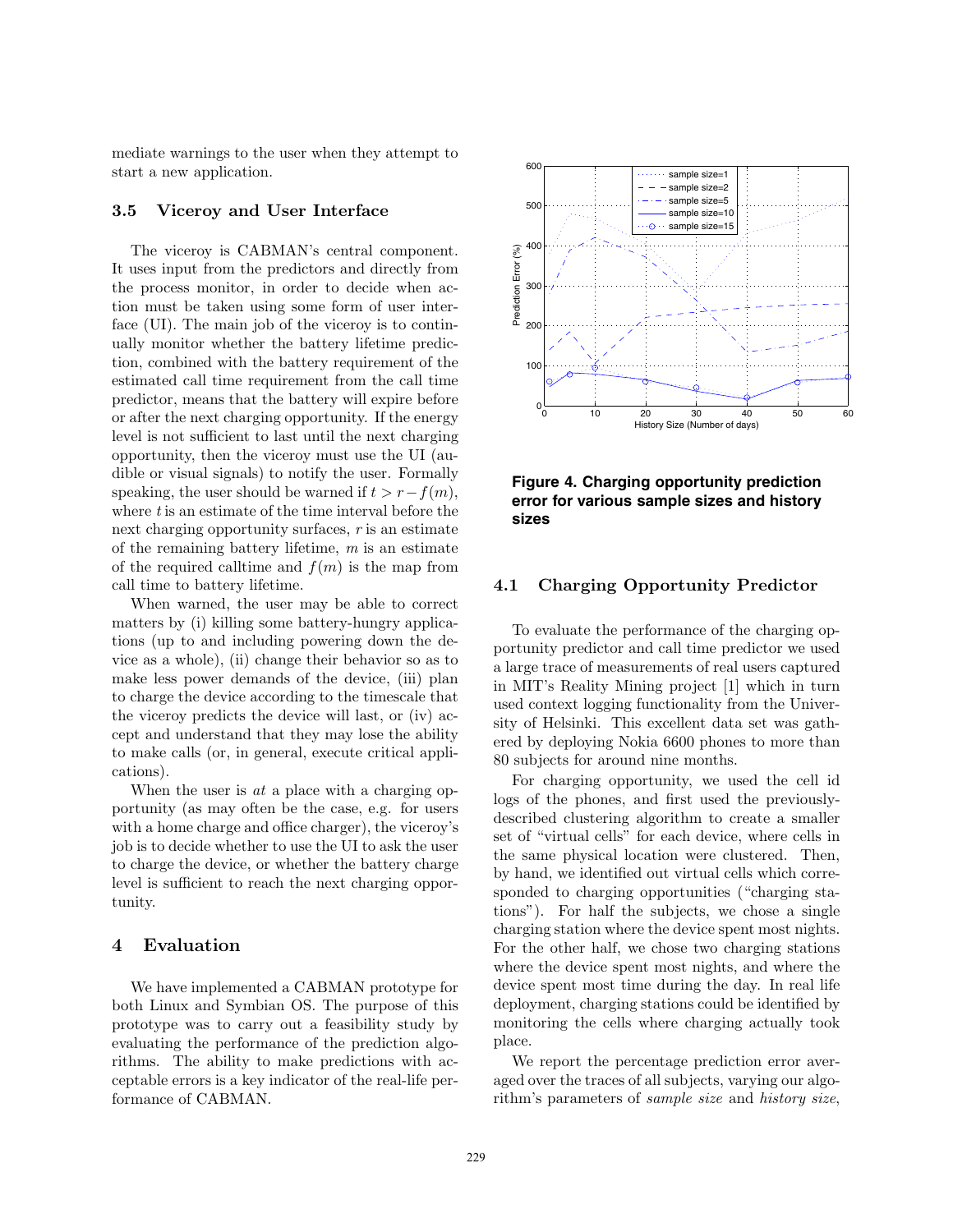in Figure 4. As we expect, an increasing sample size generally increases accuracy (the curve is lower) and reliability (the curve wavers less) as more closelyfitting historical data is used in prediction, with a sample size of 1 being only the current cell id used, and a sample size of 15 being the previous 15 (possibly "virtual") cell ids used. The effect of increasing sample size appears to bottom out at around 10. From a tested range of 1–60 days, history size appears to be optimal at 40 days; intuitively more history provides a longer averaging period, but longerterm changes in user behavior (e.g. the change of home or workplace) mean that use of too much history has a negative effect.

Using the parameters of 10 samples and a 40 day history, the average prediction error across the 80 user, 9 month trace is 16%, which corresponded to an absolute error of 12 minutes on average. This indicates that our charging opportunity prediction algorithm is highly likely to give useful results in practice, and is a key result for the feasibility of CABMAN.

We also evaluated the algorithm by conditioning it on the day type (weekend or weekday), that is, if the current location trace is that of a weekday then we compare it against the past location traces of only weekdays. We did not notice any significant difference in performance.

### **4.2 Call Time Predictor**

The Reality Mining traces are also used to evaluate the various possible algorithms for prediction of the call time needs of users. Using the call logs of these traces, we can execute the prediction algorithm described previously, where the number of minutes of call time used in a given hour of the day is predicted by the average number of minutes used in previous days. The average prediction error of this algorithm is shown in Figure 5. We can see that, as one might expect, it is easier to predict call time requirements for the middle of the day than it is for evenings (where users typically make many calls), and easier for weekdays than weekends. However, even in the worst case the average prediction error is under a minute out of the hour.

The low prediction errors seem suspiciously good, until one examines the actual calling pattern of users, as shown in Figure 6. These Cumulative Distribution Functions(CDFs) show that the typical call is short (71% calls are less than a minute,



**Figure 5. Absolute call time prediction error for weekdays (top) and weekends (bottom)**

90% calls are less than 5 minutes), and in a typical hour very few calls are made (75% with 2 calls or fewer), although both of these curves have a "long tail", which account for the occasional long call. While we obviously cannot account for the latter case (how can we predict an incoming call from an occasionally-in-contact friend when humans cannot?), the type of functionality we are looking to preserve in CABMAN is the crucial application of telephony for rendezvous, emergencies, or suchlike. The user does have a choice to specify the additional amount of call time they would like to reserve over and above the predicted call time.

Therefore, the short calls forming the majority of usage are those that interest us, and the algorithm presented is shown to provide a feasible way of dynamically estimating the call requirements of the users in this large trace. Particularly when combined with user-specified minimum thresholds for call-time-remaining (as discussed previously), we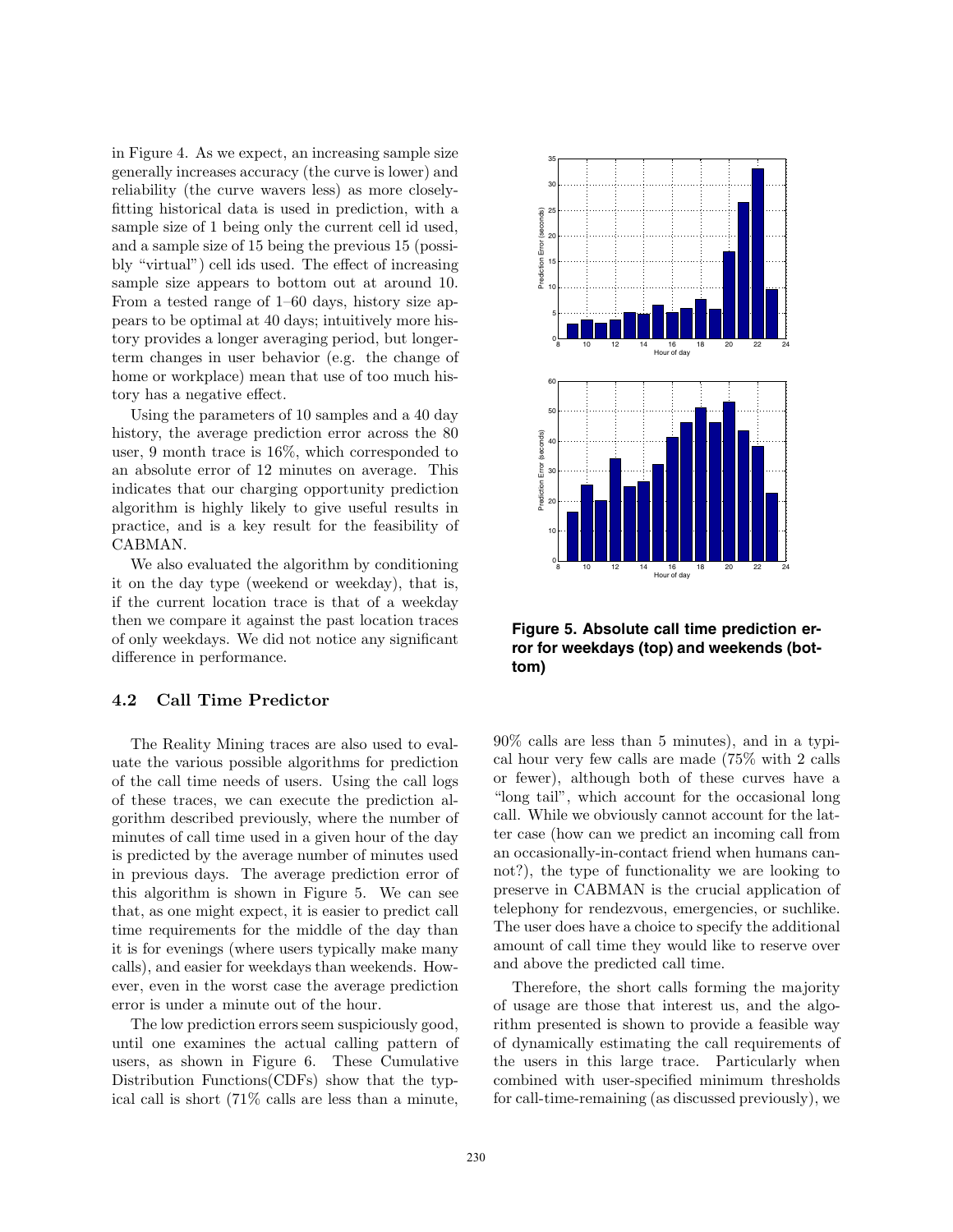

**Figure 6. Cumulative Distribution Function of the length of phone calls (top) and the number of calls made during each hour (bottom)**

believe that CABMAN can make useful estimates for user needs for the crucial application of telephony.

#### **4.3 Battery-lifetime Predictor**

In order to evaluate the performance of the battery-lifetime predictor, we experimented with three different machines: an HP laptop with a new battery, a Dell laptop with a very old battery and a regular HP iPAQ PDA. We first obtained the *base curves* for all the three machines as shown in Figures 2 and 3. Next, we obtained the actual discharge curves for a set of applications (web, music and video) and all combinations of these applications running together (7 combinations) on all three machines. We simultaneously ran our own prediction



**Figure 7. Base curve together with discharge curves (actual and derived) for the new HP laptop (top) and old Dell laptop (bottom)**

algorithm for battery lifetime (using a 2 minute observation window to obtain a prediction), and monitored the device's own battery lifetime prediction via the ACPI interface. Advanced Configuration and Power Interface (ACPI) defines common interfaces for device configuration and power management on Linux-based systems.

As previously described, our prediction algorithm essentially calculates the *discharge speedup factor* based on observation of the running set of applications, and uses it to predict the remaining battery lifetime. In the process, the algorithm implicitly derives a predicted discharge curve for the given set of applications, which is useful in order to illustrate the performance of the algorithm.

Figures 7 and 8 show the base curve for the three devices together with the actual and derived dis-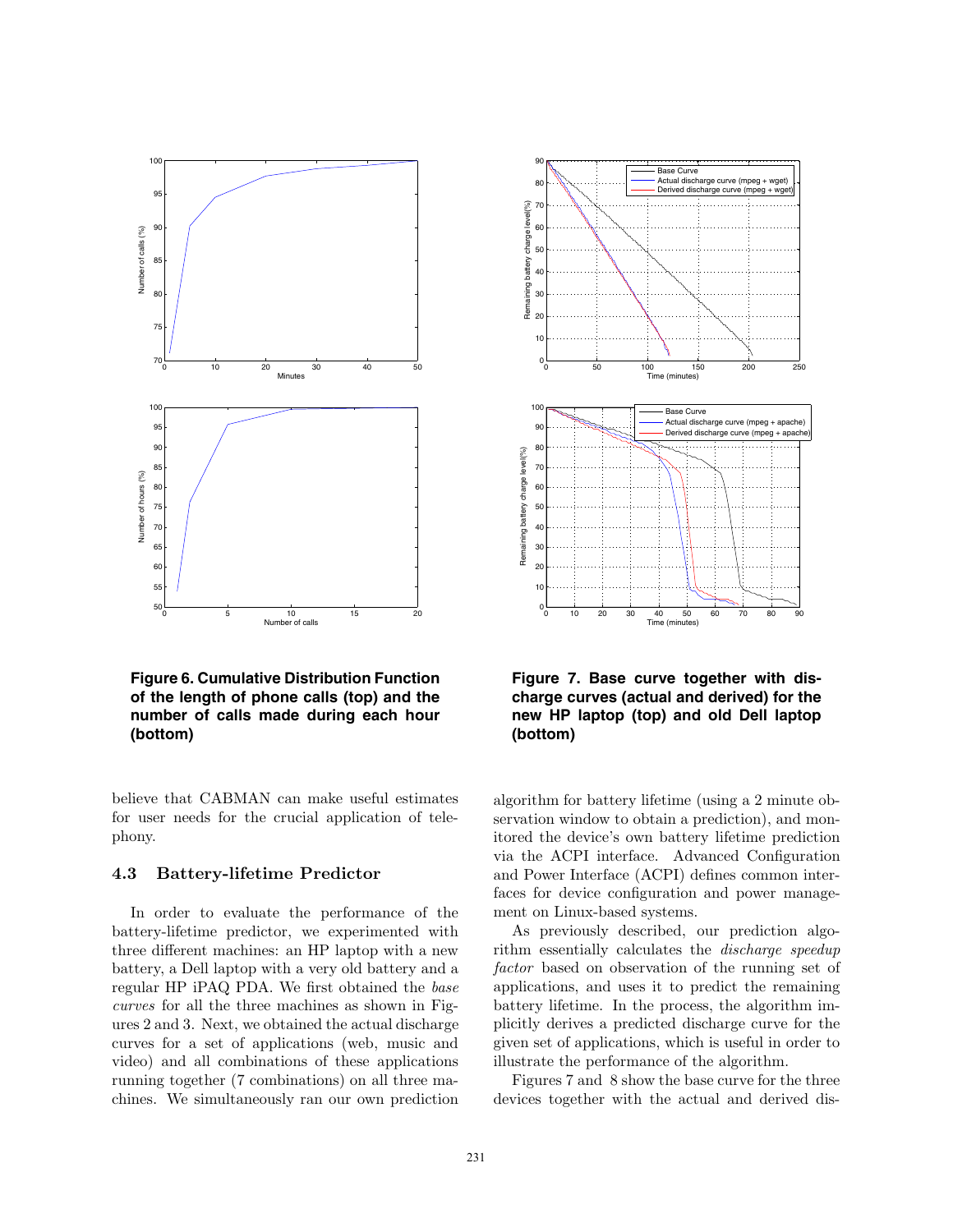

**Figure 8. Base curve together with discharge curves (actual and derived) for HP iPAQ**

| Table 1. Comparing accuracy of our algo- |  |  |
|------------------------------------------|--|--|
| rithm with ACPI's                        |  |  |

| Machine         | Average Prediction Error  |          |  |
|-----------------|---------------------------|----------|--|
|                 | $\overline{Our$ algorithm | ACPI     |  |
| New HP laptop   | $1.2\%$                   | 23.5%    |  |
| Old Dell laptop | $6.1\%$                   | 120.2%   |  |
| HP iPAO         | $3\%$                     | $52.2\%$ |  |

charge curves for a web application and movie player executing together. In all cases the actual discharge curve and the derived discharge curve track each other closely, showing that our algorithm performs well. Note that in the case of iPAQ, the discharge curve is a measure of the instantaneous voltage level as opposed to the battery charge level as in the case of laptops. The iPAQ fails when the voltage level falls below a certain threshold. We have not yet been able to test this algorithm on a mobile phone platform, but we expect similar performance due to similar battery chemistry (Li-Ion) and similarly multi-functional operating systems on newer phones.

Table 1 summarizes the performance of our battery prediction algorithm against the devices' own battery lifetime predictors (obtained via ACPI), across experiments using all 7 combinations of applications. Our algorithm clearly wins, with average errors of 1%, 3% and 6% while ACPI's estimates are (on average) over 100% off (i.e. predicting more

than double the actual lifetime) in the case of an older battery with a non-linear discharge curve. In absolute terms, we are able to predict battery lifetime with an average accuracy between 4 minutes for the new laptop and 12 minutes for the iPAQ. This experiment shows that our battery prediction algorithm is capable of providing accurate enough information to support the feasibility of CABMAN.

# **5 Related Work**

Prior research on dealing with the limited battery lifetime problem has concentrated on optimizing energy at different levels of the stack, starting with hardware all the way up to the application layer [5, 3], including compiler-based energy optimizations [6]. There has been limited research on managing battery and treating energy as a firstclass operating system resource. To the best of our knowledge, *ECOSystem* [13] is the only piece of work that takes this approach. Banerjee et al [4] show through user studies that a considerable portion of battery recharges are driven by context but do not solve the problem of associating context with recharges. On mobile devices, the interfaces that inform the user of the battery levels (such as ACPI [2]) have not kept up with the evolution of the capabilities of these devices for context-sensing, and the always-on multi-functional roles they promise to play in the near future.

There is some literature on predicting location of the user based on mobility traces [8, 7]. It is worth noting, however, that predicting the location of the user is not always the end goal. In our case, location traces are utilized to predict when the next charging opportunity will be available, and hence the algorithm had to be tailored to make this prediction accurately. We are not aware of any research on processing user call logs to predict future calltime requirements.

Our battery-lifetime prediction algorithm outperforms existing algorithms such as ACPI's [2]. Prior research on predicting battery lifetime has focused on the use of analytical methods in studying battery characteristics and deriving models for battery-lifetime prediction offline [10, 11]. There has also been some research on making online predictions based on the execution history of applications [5] under dynamically changing workloads. The idea of profiling the battery in idle mode offline to make predictions online has also been pro